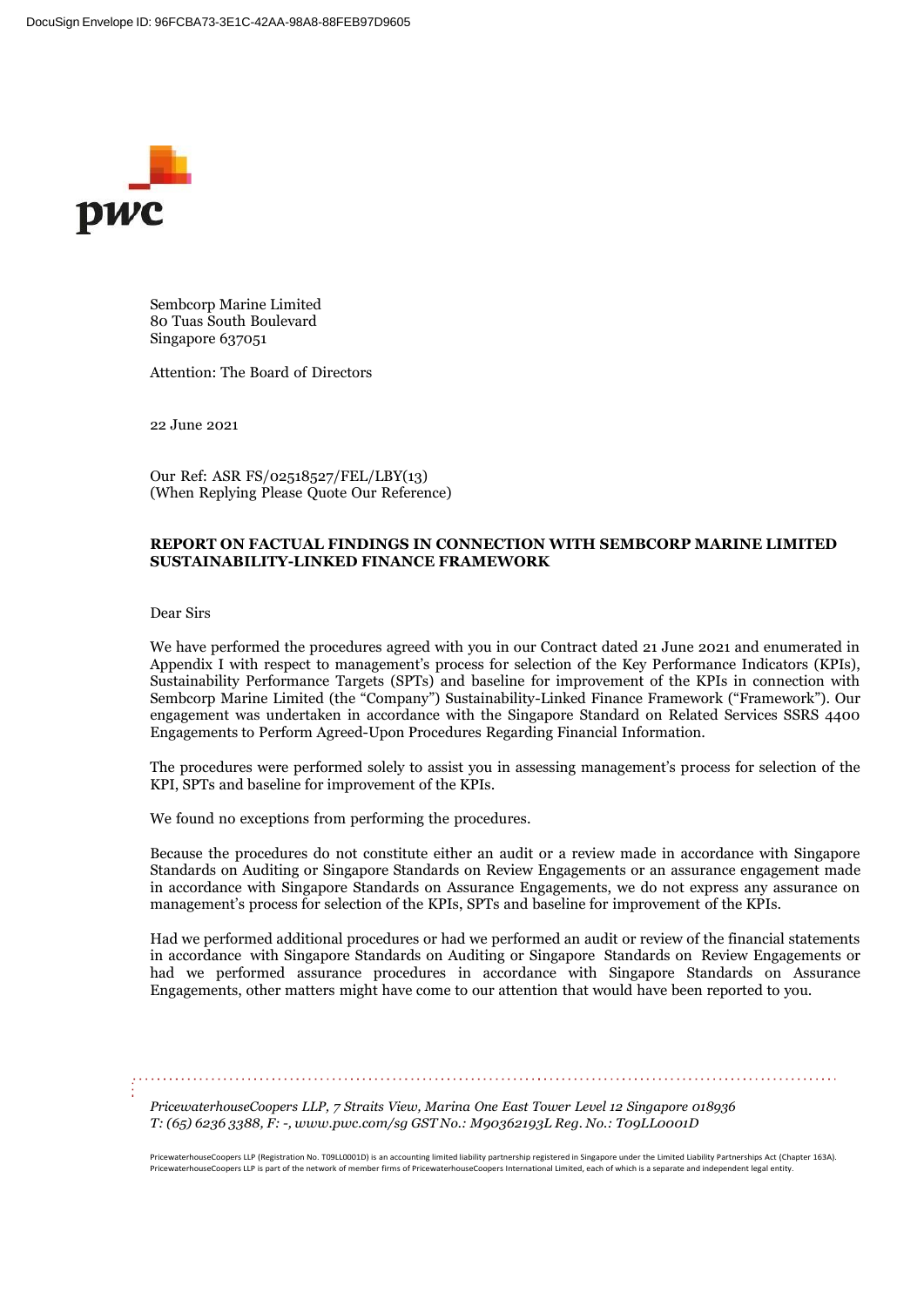

**Sembcorp Marine Limited Our Ref: ASR FS/02518527/FEL/LBY(13) Page 2**

We draw attention to the fact that the management's process for selection of the KPIs, SPTs and baseline for the improvement of the KPIs in the Framework was prepared to guide the Company's future issuance and handling of sustainability-linked instruments ("Purpose") and the Framework alongside our report will be published in the Company's website. As a result, the Purpose may not be suitable for another purpose.

Our report is intended solely for the Purpose set forth in the paragraph above and should not be used for any other purpose. Save for the disclosure of our report in the Company's website, neither this report nor its contents or any part thereof may be distributed to, discussed with or otherwise disclosed to any third party without our prior written consent. The Company is responsible for information other than our report and our report does not cover this other information, and we do not express any form of assurance conclusion thereon. To the fullest extent permitted by law, we do not accept any liability or assume any responsibility to anyone else other than the Company for our work or this report except where terms are expressly agreed between us in writing. Any reliance placed on this report by any third party is entirely at its own risk.

Yours faithfully

Pricewaterhouse Coopers LLP

PricewaterhouseCoopers LLP Public Accountants and Chartered Accountants

Singapore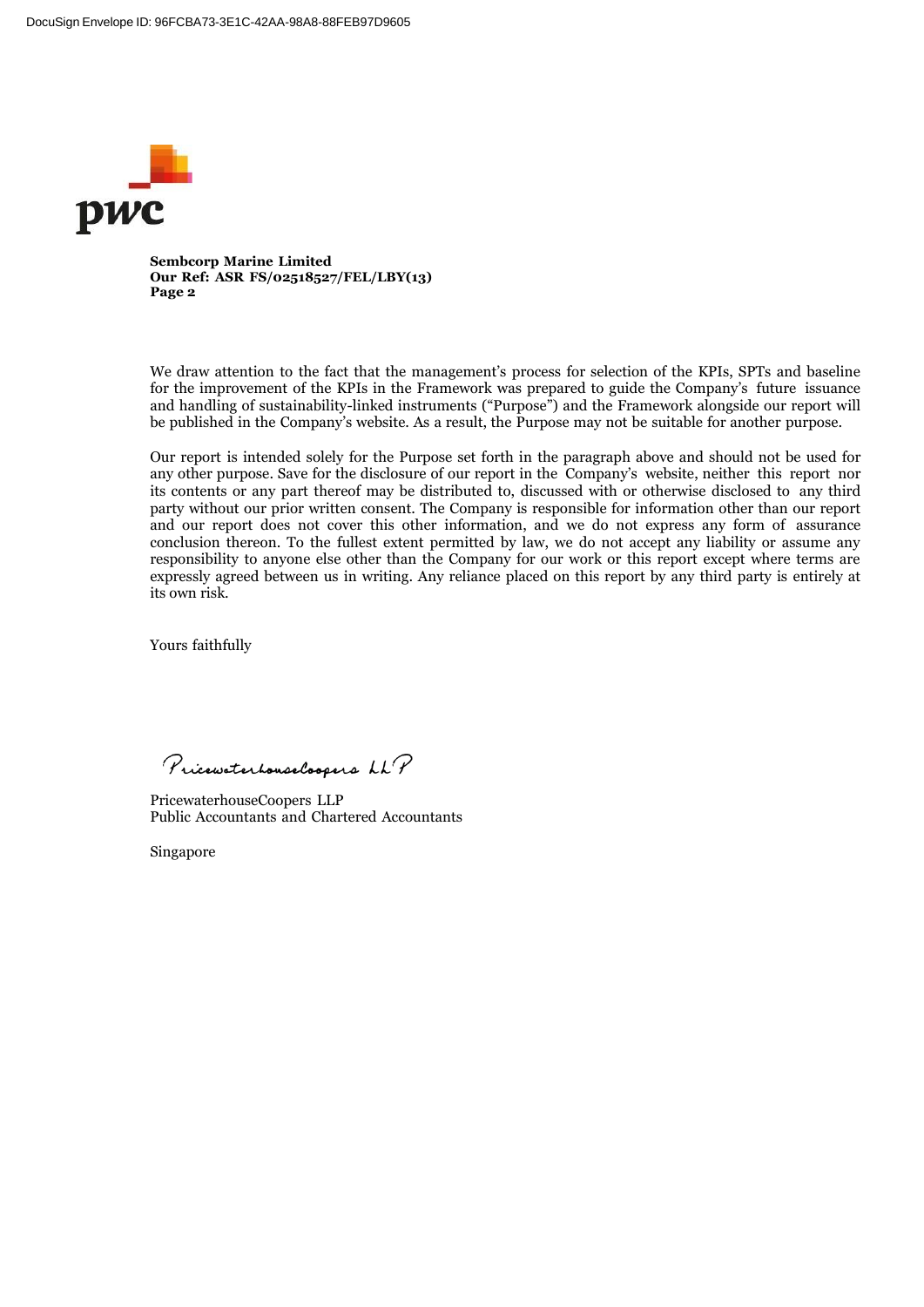## **Agreed Upon Procedures in respect of Sembcorp Marine Limited Sustainability-Linked Finance Framework**

| 1.0 | <b>General</b>                                                                                                                                                                                                                                                                                                                                                                                               | <b>Factual Findings</b>                                                                                                                                                                                                                                                                                                                                                                                                                                                                                                                                                                                                                                                                                                                                                    |  |
|-----|--------------------------------------------------------------------------------------------------------------------------------------------------------------------------------------------------------------------------------------------------------------------------------------------------------------------------------------------------------------------------------------------------------------|----------------------------------------------------------------------------------------------------------------------------------------------------------------------------------------------------------------------------------------------------------------------------------------------------------------------------------------------------------------------------------------------------------------------------------------------------------------------------------------------------------------------------------------------------------------------------------------------------------------------------------------------------------------------------------------------------------------------------------------------------------------------------|--|
| 1.1 | Inspect the Sembcorp Marine Limited<br>(the "Company") Sustainability-Linked<br>Finance Framework (the "Framework")<br>and list out the headers and sub-                                                                                                                                                                                                                                                     | Inspected<br>the<br>Sembcorp<br>Marine<br>Limited's<br>Sustainability-Linked Finance Framework<br>dated<br>June 2021.                                                                                                                                                                                                                                                                                                                                                                                                                                                                                                                                                                                                                                                      |  |
|     | headers in the Framework.                                                                                                                                                                                                                                                                                                                                                                                    | The headers of the Framework are as follows:<br>Introduction about Sembcorp Marine<br>(i)<br>(ii)<br>Overview of Sembcorp Marine's Sustainability-<br>Linked Finance Framework<br>(iii)<br>Sustainability-Linked Loans<br>Selection of Key Performance Indicators<br>(KPIs)<br>Calibration of Sustainability Performance<br>Targets (SPTs)<br>Loan characteristics<br>- Reporting<br>- Verification<br>(iv) Sustainability-Linked Bonds<br>Selection of Key Performance Indicators<br>(KPIs)<br>Calibration of Sustainability Performance<br>Targets (SPTs)<br><b>Bond characteristics</b><br>Reporting<br>Verification<br><b>External Review</b><br>(v)                                                                                                                   |  |
| 1.2 | Inquired with management the basis<br>for the establishment of the Framework<br>and if it is aligned with the Company's<br>overall sustainability and business<br>strategy.<br>Trace the key sustainability strategy<br>and dimensions as outlined in the<br>Framework to the Company's FY2020<br>Sustainability Report and list out the<br>headers of the key<br>sustainability<br>strategy and dimensions. | Inquired with Head of Research & Development and<br>Sustainability Secretariat that the establishment of<br>the Framework is based on the four key sustainability<br>strategy and dimensions as set out in Section 1.5.1 of<br>the Framework, and they are aligned with the<br>Company's<br>sustainability and business<br>overall<br>strategy.<br>Traced the key sustainability<br>strategy<br>and<br>dimensions as outlined in Section 1.5.1 of the<br>Framework to pages 4 and 5 of Our Approach to<br>Sustainability section of the Company's FY2020<br>Sustainability Report, as follows:<br><b>Business Growth</b><br>1.<br>Corporate Governance<br>2.<br>Environmental Sustainability<br>3.<br>Social Growth<br>4.<br>No exception noted from procedures performed. |  |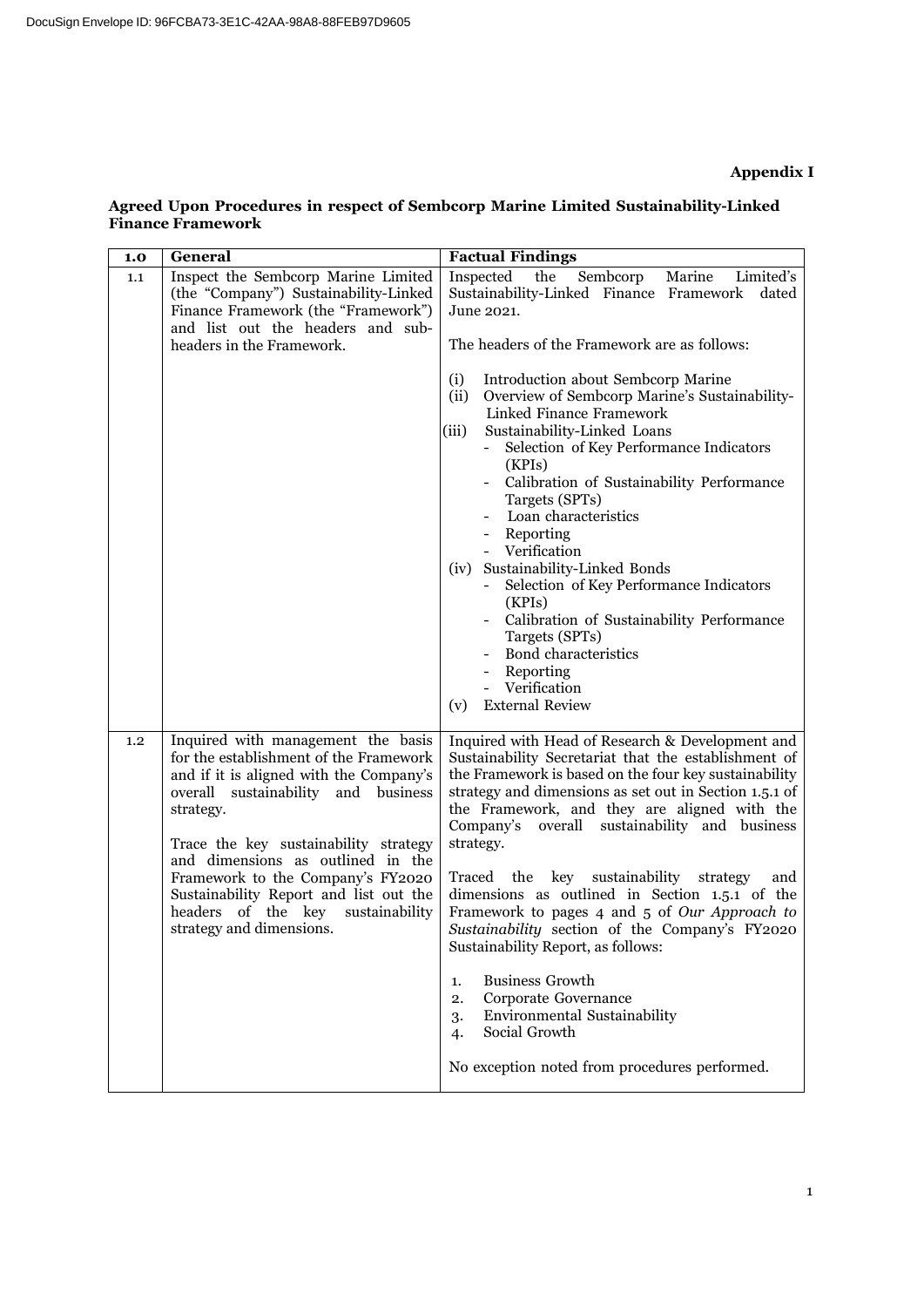| 1.0 | <b>General</b>                                                                                                                                                                                                                                                             | <b>Factual Findings</b>                                                                                                                                                                                                                                                                                          |
|-----|----------------------------------------------------------------------------------------------------------------------------------------------------------------------------------------------------------------------------------------------------------------------------|------------------------------------------------------------------------------------------------------------------------------------------------------------------------------------------------------------------------------------------------------------------------------------------------------------------|
| 1.3 | Inspect the Sustainability-linked Loans<br>section of the Framework for inclusion<br>of the five core components of the<br>Sustainability-Linked Loan Principles<br>published by Loan Markets Association<br>("LMA") and Asia Pacific Loan Market<br>Association ("APLMA") | Inspected Section 3 Sustainability-linked Loans of<br>the Framework for inclusion of the five components<br>of the Sustainability-Linked Loan Principles dated<br>May 2021 and published by LMA and APLMA.<br>No exception noted from procedures performed.                                                      |
| 1.4 | Inspect the Sustainability-linked Bonds<br>section of the Framework for inclusion<br>of the five core components of the<br>Sustainability-Linked Bonds Principles<br>published by International<br>Capital<br>Market Association ("ICMA").                                 | Inspected Section 4 Sustainability-linked Bonds of<br>the Framework for inclusion of the five core<br>components of the Sustainability-Linked Bond<br>Principles dated June 2020 and published by ICMA.<br>No exception noted from procedures performed.                                                         |
| 1.5 | Inspect evidence of approval of the<br>by<br>the<br>required<br>Framework<br>delegated/authorised personnel.                                                                                                                                                               | Inspected the evidence of approval of the Framework<br>through inspection of email approvals dated 11 June<br>2021 from Group Finance Director and Head of<br>Research & Development and Sustainability<br>Secretariat on behalf of the Sustainability Council.<br>No exception noted from procedures performed. |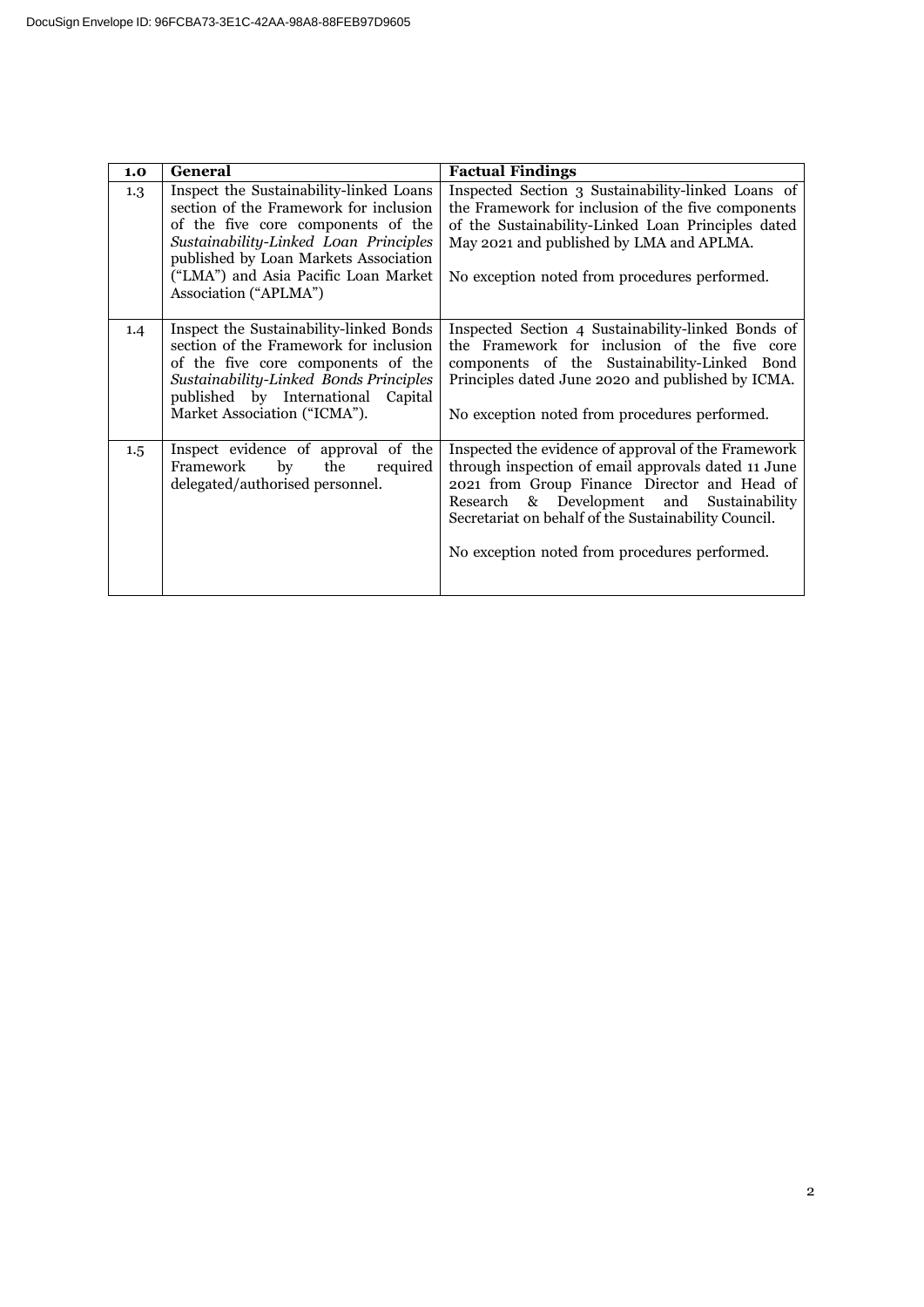| 2.0                                                                                                                                                                                                | <b>Selection of Key Performance</b>                                                                                                            | <b>Factual Findings</b>                                                                                                                                                                                                                                             |                                                                                                                                                                    |
|----------------------------------------------------------------------------------------------------------------------------------------------------------------------------------------------------|------------------------------------------------------------------------------------------------------------------------------------------------|---------------------------------------------------------------------------------------------------------------------------------------------------------------------------------------------------------------------------------------------------------------------|--------------------------------------------------------------------------------------------------------------------------------------------------------------------|
|                                                                                                                                                                                                    | <b>Indicators (KPIs) for</b>                                                                                                                   |                                                                                                                                                                                                                                                                     |                                                                                                                                                                    |
| 2.1                                                                                                                                                                                                | sustainability-linked bonds<br>Inspect if the Sustainability-linked<br>Bonds section of the Framework                                          |                                                                                                                                                                                                                                                                     | Inspected that the Sustainability-linked Bonds section<br>of the Framework outlines the description of the KPIs                                                    |
|                                                                                                                                                                                                    | outlines the description of the KPIs<br>and the rationale for selection of the                                                                 | and the rationale for the KPIs selected.                                                                                                                                                                                                                            |                                                                                                                                                                    |
|                                                                                                                                                                                                    | KPIs which is to be used to measure<br>the sustainability performance of the<br>Company.                                                       |                                                                                                                                                                                                                                                                     | No exception noted from procedures performed.                                                                                                                      |
| $2.2^{\circ}$                                                                                                                                                                                      | Inquire with management if the KPIs<br>selected<br>are<br>aligned<br>with<br>the<br>Company's overall sustainability and<br>business strategy. | business strategy.                                                                                                                                                                                                                                                  | Inquired with Head of Research & Development and<br>Sustainability Secretariat that the selected KPIs are<br>aligned with the Company's overall sustainability and |
| Trace and list out the selected KPIs<br>headers in the Framework to the<br>material<br>Company's<br>sustainability<br>topics as described in pages 6 and 7 of<br>Sustainability Vision 2025<br>Our | Company's FY2020 Sustainability Report:                                                                                                        | Traced the selected KPIs headers to the following<br>material sustainability topics as described in pages 6<br>and 7 of Our Sustainability Vision 2025 section of the                                                                                               |                                                                                                                                                                    |
|                                                                                                                                                                                                    | section of the Company's FY2020<br>Sustainability Report.                                                                                      | <b>KPIs</b> headers                                                                                                                                                                                                                                                 | Corresponding<br>material topics                                                                                                                                   |
|                                                                                                                                                                                                    | KPI 1: Sustainable<br>products and<br>solutions                                                                                                | Innovation &<br>Sustainable Solutions                                                                                                                                                                                                                               |                                                                                                                                                                    |
|                                                                                                                                                                                                    |                                                                                                                                                | KPI 2: Installation<br>of solar panels                                                                                                                                                                                                                              | Environmental<br>Sustainability                                                                                                                                    |
|                                                                                                                                                                                                    |                                                                                                                                                | KPI 3: Greenhouse<br>Gas (GHG)<br>emission                                                                                                                                                                                                                          | Environmental<br>Sustainability                                                                                                                                    |
|                                                                                                                                                                                                    |                                                                                                                                                | KPI 4: Total<br>Workplace Safety<br>and Health                                                                                                                                                                                                                      | <b>Total Workplace Safety</b><br>& Health                                                                                                                          |
|                                                                                                                                                                                                    |                                                                                                                                                |                                                                                                                                                                                                                                                                     | No exception noted from procedure performed.                                                                                                                       |
| 2.3                                                                                                                                                                                                | Inspect evidence of approval of the<br><b>KPIs</b><br>by the<br>required<br>selected<br>delegated/authorised personnel.                        | Inspected the evidence of approval of the selected<br>KPIs through inspection of email approvals dated 11<br>June 2021 from Group Finance Director and Head of<br>Research & Development and Sustainability Secretariat<br>on behalf of the Sustainability Council. |                                                                                                                                                                    |
|                                                                                                                                                                                                    |                                                                                                                                                |                                                                                                                                                                                                                                                                     | No exception noted from procedures performed.                                                                                                                      |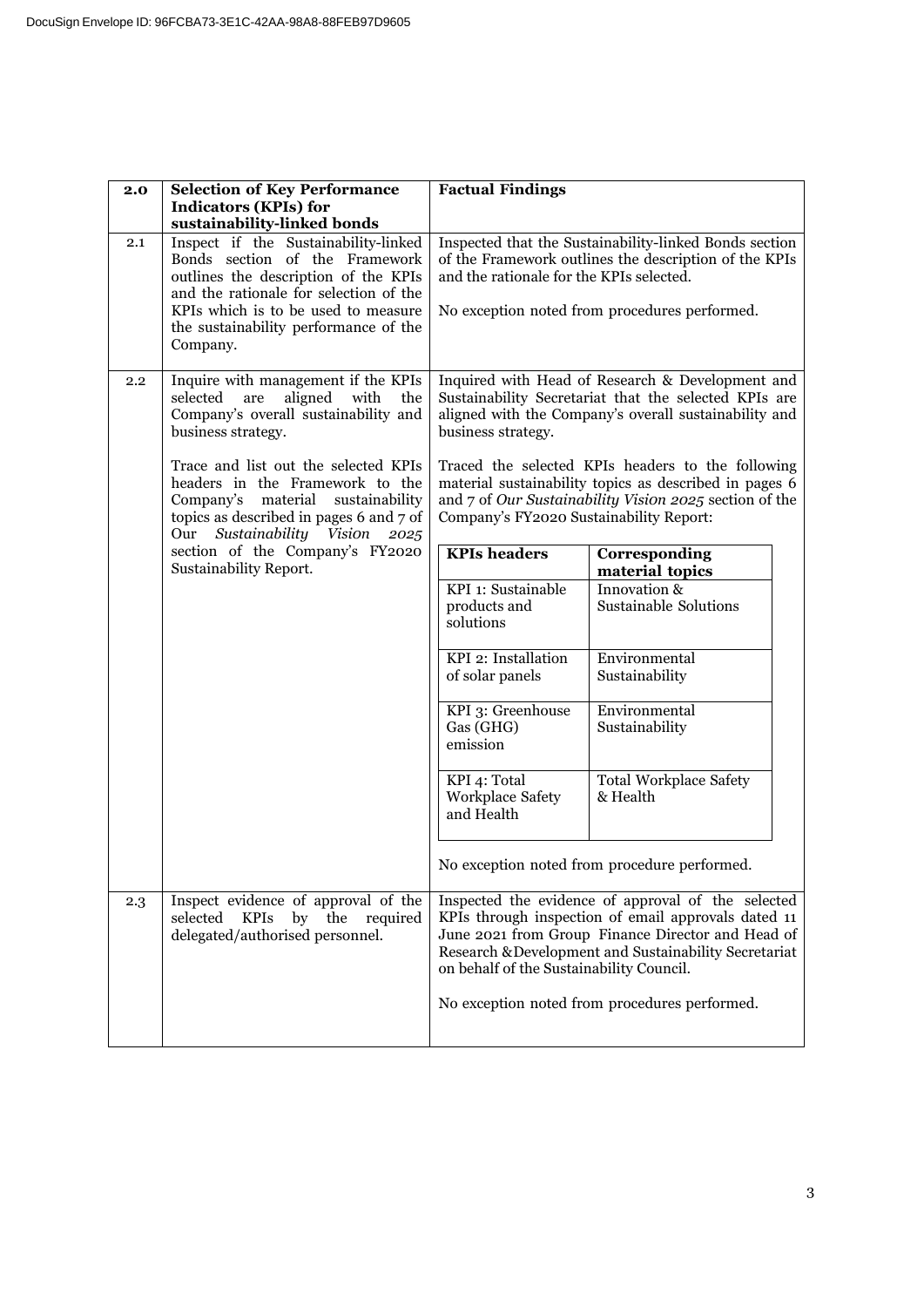| 3.0 | <b>Selection of baseline for</b><br>improvement of the KPIs for                                                                                                                 | <b>Factual Findings</b>                                                                                                                                                                                                                           |                                                                                                                                                                        |
|-----|---------------------------------------------------------------------------------------------------------------------------------------------------------------------------------|---------------------------------------------------------------------------------------------------------------------------------------------------------------------------------------------------------------------------------------------------|------------------------------------------------------------------------------------------------------------------------------------------------------------------------|
| 3.1 | sustainability-linked bonds<br>Inspect if the Sustainability-linked<br>Bonds section of the Framework<br>the<br>baseline<br>for<br>outlines<br>improvement of the KPIs based on | in the following years:                                                                                                                                                                                                                           | Inspected that Sustainability-linked Bonds section of<br>the Framework outlines the baseline for improvement<br>of the KPIs based on the Company's recent track record |
|     | the Company's recent track record<br>and list out the years of track<br>record for each of the selected KPIs                                                                    | <b>KPIs</b><br>KPI 1: Revenue<br>generated from<br>sustainable solutions, %<br>with respective to total<br>company turnover<br>KPI 2: Installed capacity<br>of solar panels, in MWp<br>KPI 3: GHG emissions,                                      | <b>Years of track</b><br>record<br>2019 and 2020<br>2019 and 2020<br>2019 and 2020                                                                                     |
|     |                                                                                                                                                                                 | comprising scope 1 and<br>scope 2, across<br>Sembcorp Marine's<br>shipyards operating in<br>Brazil, Indonesia and<br>Singapore, in tCO <sub>2e</sub><br>KPI 4: Workplace Injury<br>Rate (WIR)<br>No exception noted from the procedure performed. | 2018, 2019 and 2020                                                                                                                                                    |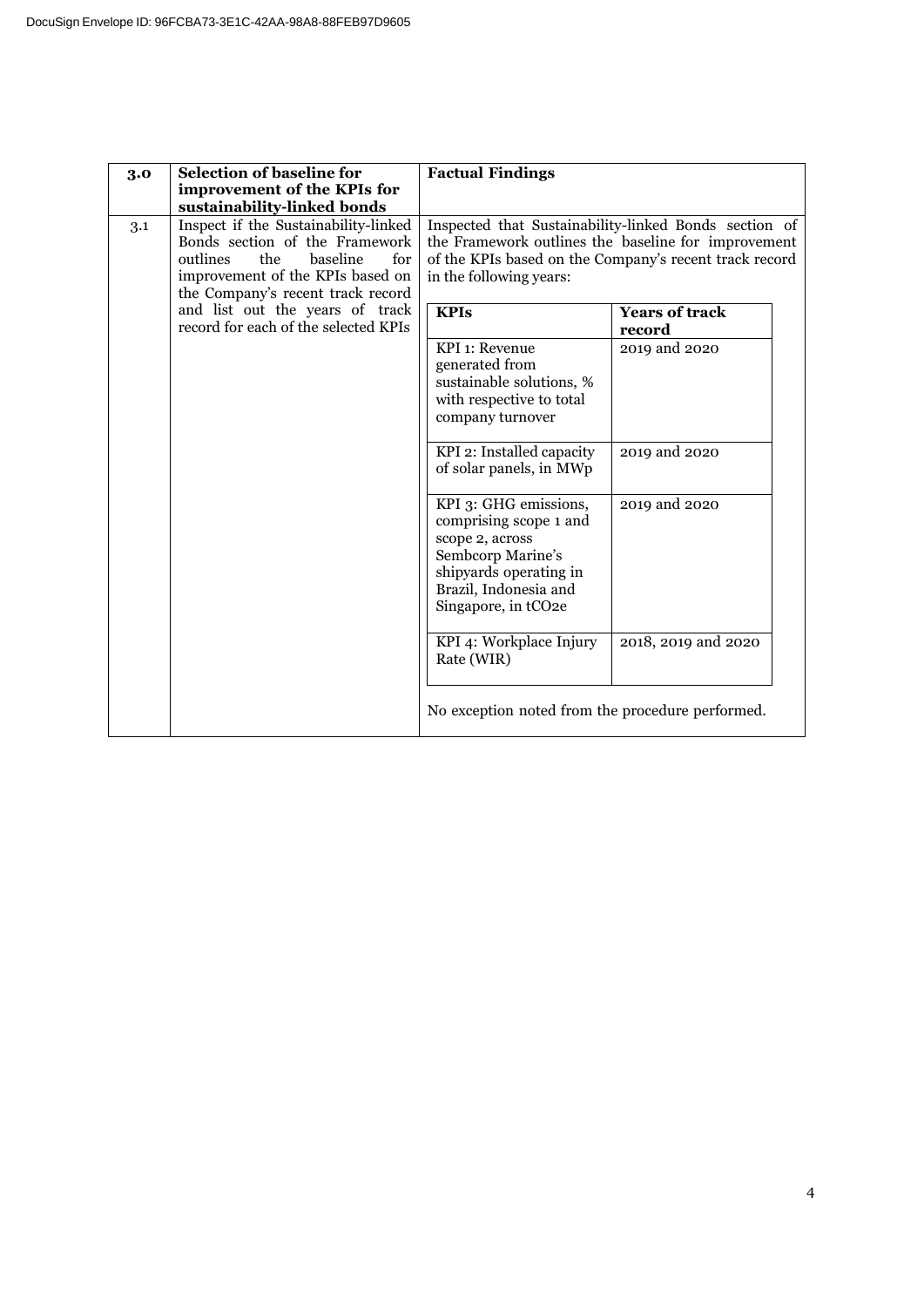| 3.0              | <b>Selection</b><br>of<br>baseline<br>for                                                                                                                                               | <b>Factual Findings</b>                                                                                                                                                                                                                                                                       |                                                                                                                                                       |
|------------------|-----------------------------------------------------------------------------------------------------------------------------------------------------------------------------------------|-----------------------------------------------------------------------------------------------------------------------------------------------------------------------------------------------------------------------------------------------------------------------------------------------|-------------------------------------------------------------------------------------------------------------------------------------------------------|
|                  | improvement of the KPIs for<br>sustainability-linked bonds                                                                                                                              |                                                                                                                                                                                                                                                                                               |                                                                                                                                                       |
| $3.2\phantom{0}$ | Trace and list out the track record<br>outlined in the Framework for each<br>KPI to the reported performance as<br>disclosed<br>the<br>in<br>Company's<br>FY2020 Sustainability Report. | following<br>of<br>pages<br>Sustainability Report.                                                                                                                                                                                                                                            | Trace the track record outlined in the Framework for<br>each KPI to the reported performance as disclosed in the<br>the<br>Company's<br><b>FY2020</b> |
|                  |                                                                                                                                                                                         | <b>KPIs</b>                                                                                                                                                                                                                                                                                   | Corresponding<br>pages of the<br>Company's<br><b>FY2020</b><br>Sustainability<br><b>Report</b>                                                        |
|                  |                                                                                                                                                                                         | KPI 1: Revenue<br>generated from<br>sustainable solutions, %<br>with respective to total<br>company turnover                                                                                                                                                                                  | Page $6 - Our$<br>Sustainability Vision<br>2025                                                                                                       |
|                  |                                                                                                                                                                                         | KPI 2: Installed capacity<br>of solar panels, in MWp                                                                                                                                                                                                                                          | Page $36 -$<br>Addressing<br>Environmental<br>Challenges                                                                                              |
|                  |                                                                                                                                                                                         | KPI 3: GHG emissions,<br>comprising scope 1 and<br>scope 2, across<br>Sembcorp Marine's<br>shipyards operating in<br>Brazil, Indonesia and<br>Singapore, in tCO2e                                                                                                                             | Page $38 -$<br>Addressing<br>Environmental<br>Challenges                                                                                              |
|                  |                                                                                                                                                                                         | KPI 4: Workplace Injury<br>Rate (WIR)                                                                                                                                                                                                                                                         | Page $51$ – Protecting<br>Our People                                                                                                                  |
|                  |                                                                                                                                                                                         | No exception noted from procedures performed.                                                                                                                                                                                                                                                 |                                                                                                                                                       |
| 3.3              | Inspect evidence of approval of the<br>selected baseline for improvement<br>of the KPIs by the required<br>delegated/authorised personnel.                                              | Inspected the evidence of approval of the baseline for<br>improvement of the KPIs through inspection of email<br>approvals dated 11 June 2021 from Group Finance<br>Director and Head of Research & Development and<br>Sustainability Secretariat on behalf of the Sustainability<br>Council. |                                                                                                                                                       |
|                  |                                                                                                                                                                                         | No exception noted from procedures performed.                                                                                                                                                                                                                                                 |                                                                                                                                                       |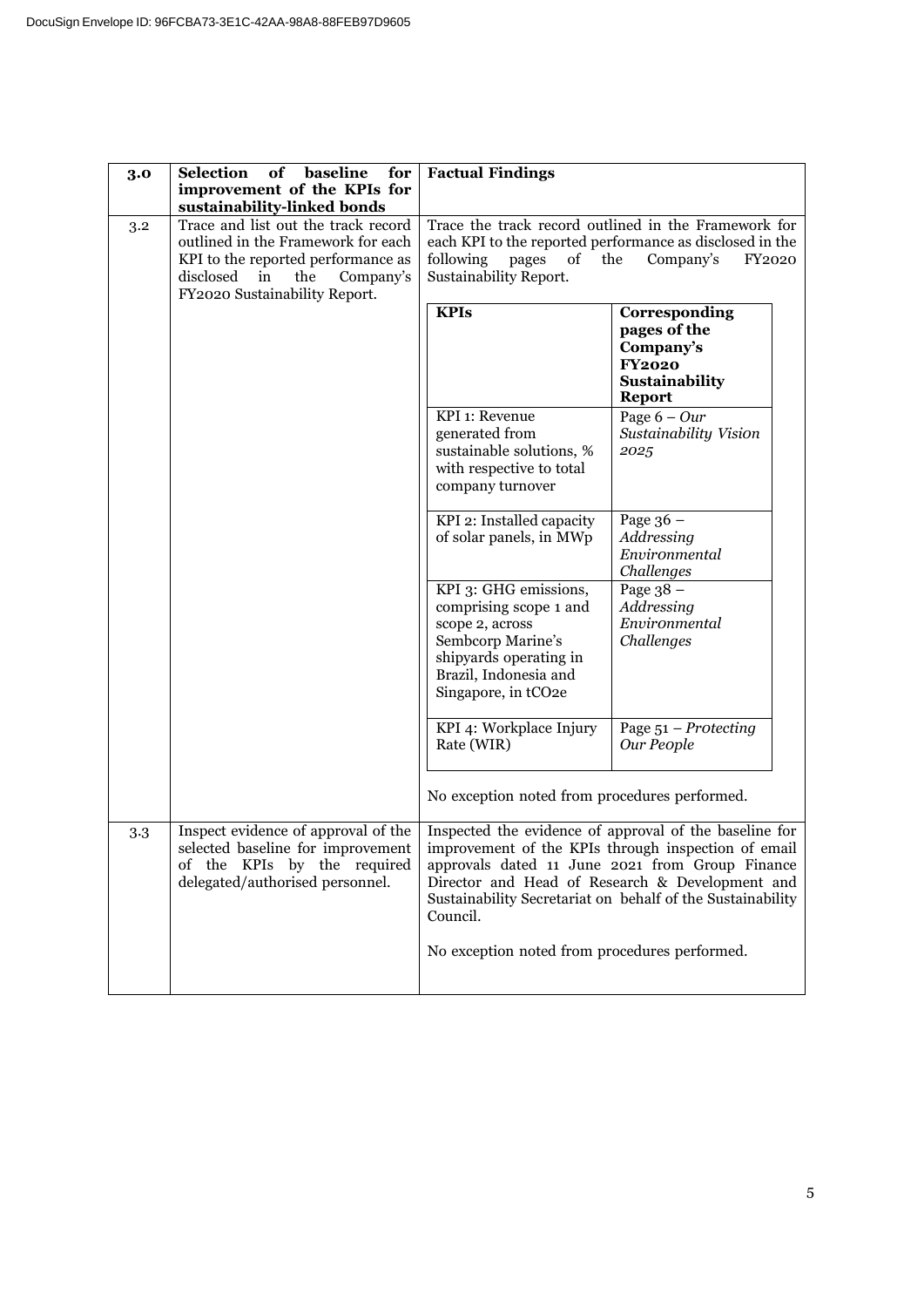| 4.0                                                                                                                                                                                                                                                                                | <b>Calibration</b><br>of<br>Sustainability                                                                      | <b>Factual Findings</b>                                                                                                                                                                                  |                                                                                                                                                                                                            |
|------------------------------------------------------------------------------------------------------------------------------------------------------------------------------------------------------------------------------------------------------------------------------------|-----------------------------------------------------------------------------------------------------------------|----------------------------------------------------------------------------------------------------------------------------------------------------------------------------------------------------------|------------------------------------------------------------------------------------------------------------------------------------------------------------------------------------------------------------|
|                                                                                                                                                                                                                                                                                    | Performance Targets (SPTs) for                                                                                  |                                                                                                                                                                                                          |                                                                                                                                                                                                            |
| sustainability-linked bonds<br>Inspect if the Sustainability-linked<br>4.1<br>Bonds section of the Framework<br>outlines the description of the SPTs<br>and quantitative measures to evaluate<br>the future<br>improvements in<br>the<br>sustainability<br>of<br>the<br>$outcomes$ | quantitative<br>measures<br>Company for each KPI, as follows:                                                   | Inspected that the Sustainability-linked Bonds section<br>of Framework outlines the description of the SPTs and<br>to<br>evaluate<br>future<br>the<br>improvements in the sustainability outcomes of the |                                                                                                                                                                                                            |
|                                                                                                                                                                                                                                                                                    | Company for each of the KPIs and list                                                                           | <b>KPIs</b>                                                                                                                                                                                              | <b>Description of SPT s</b>                                                                                                                                                                                |
| out the description of SPT for each of<br>the selected KPIs                                                                                                                                                                                                                        | KPI 1: Revenue<br>generated from<br>sustainable<br>solutions, % with<br>respective to total<br>company turnover | Revenue from sustainable<br>products and solutions<br>equal to or more than 30%<br>of the total annual company<br>turnover by 2025                                                                       |                                                                                                                                                                                                            |
|                                                                                                                                                                                                                                                                                    |                                                                                                                 | KPI 2: Installed<br>capacity of solar<br>panels, in MWp                                                                                                                                                  | Installed capacity of solar<br>panels within Sembcorp<br>Marine's premises equal to<br>or more than 8.5 MWp by<br>2022 or 12 MWp by 2025                                                                   |
|                                                                                                                                                                                                                                                                                    |                                                                                                                 | KPI 3: GHG<br>emissions,<br>comprising scope 1<br>and scope 2, across<br>Sembcorp Marine's<br>shipyards operating<br>in Brazil, Indonesia<br>and Singapore, in<br>tCO <sub>2e</sub>                      | Avoid $15,000$ tCO <sub>2</sub> e of GHG<br>emissions, comprising<br>scope 1 and scope 2, across<br>Sembcorp Marine's<br>shipyards operating in<br>Brazil, Indonesia and<br>Singapore, annually by<br>2025 |
|                                                                                                                                                                                                                                                                                    |                                                                                                                 | KPI 4: Workplace<br>Injury Rate (WIR)                                                                                                                                                                    | Maintenance of the<br>Workplace Injury Rate<br>below the national<br>benchmark throughout the<br>bond tenor                                                                                                |
|                                                                                                                                                                                                                                                                                    |                                                                                                                 |                                                                                                                                                                                                          | No exceptions noted from the procedures performed.                                                                                                                                                         |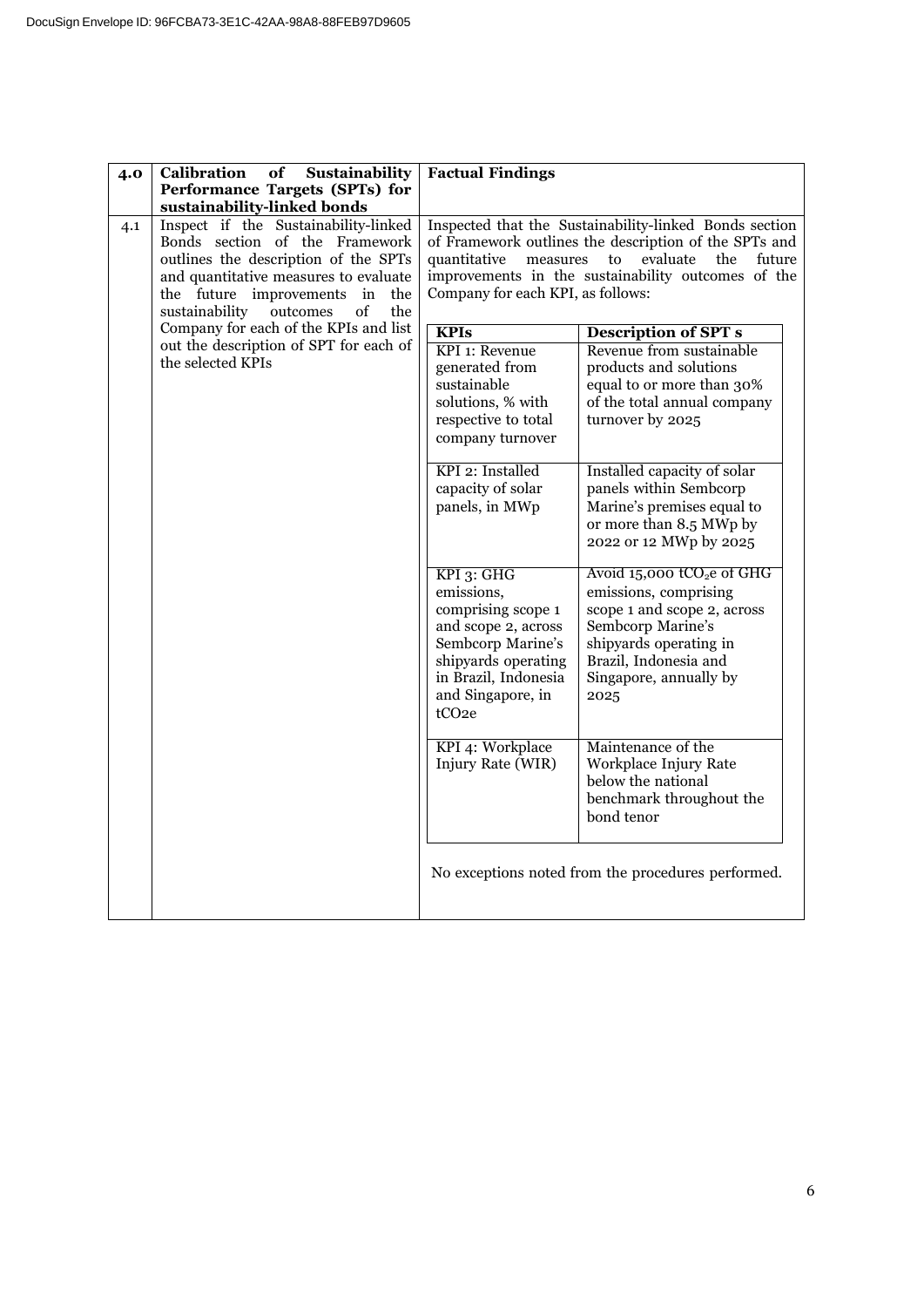| 4.0                                                                                                                | Calibration<br>of<br>Sustainability<br>Performance Targets (SPTs) for                                                                                                                       | <b>Factual Findings</b>                                                                                                                                                                                                 |                                                                                                                                                                    |
|--------------------------------------------------------------------------------------------------------------------|---------------------------------------------------------------------------------------------------------------------------------------------------------------------------------------------|-------------------------------------------------------------------------------------------------------------------------------------------------------------------------------------------------------------------------|--------------------------------------------------------------------------------------------------------------------------------------------------------------------|
| 4.2                                                                                                                | sustainability-linked bonds<br>Inquire with management if the SPTs<br>are aligned with the Company's<br>overall sustainability and business<br>strategy.<br>For each SPT where quantitative | strategy.                                                                                                                                                                                                               | Inquired with Head of Research & Development and<br>Sustainability Secretariat that the SPTs are aligned with<br>the Company's overall sustainability and business |
| outlined<br>in<br>are<br>the<br>measures<br>Framework, list out the SPTs and<br>trace to the Company's targets for | Traced the SPTs to the Company's targets for each<br>corresponding KPI as disclosed in the following pages of<br>the Company's FY2020 Sustainability Report.                                |                                                                                                                                                                                                                         |                                                                                                                                                                    |
|                                                                                                                    | each corresponding KPI as disclosed<br>Company's<br>FY2020<br>in<br>the<br>Sustainability Report.                                                                                           | <b>KPIs</b>                                                                                                                                                                                                             | Corresponding pages of<br>the Company's FY2020<br><b>Sustainability Report</b>                                                                                     |
|                                                                                                                    |                                                                                                                                                                                             | KPI 1: Revenue<br>from sustainable<br>products and<br>solutions equal to<br>or more than 30%<br>of the total annual<br>company turnover<br>by 2025                                                                      | Page $6 - Our$ Sustainability<br>Vision 2025                                                                                                                       |
|                                                                                                                    |                                                                                                                                                                                             | KPI 2: Installed<br>capacity of solar<br>panels within<br>Sembcorp Marine's<br>premises equal to<br>or more than 8.5<br>MWp or 12 MWp by<br>2025                                                                        | Page $36 - Addressing$<br><b>Environmental Challenges</b>                                                                                                          |
|                                                                                                                    |                                                                                                                                                                                             | KPI 3: Avoid<br>$15,000$ tCO <sub>2</sub> e of<br>GHG emissions,<br>comprising scope 1<br>and scope 2, across<br>Sembcorp Marine's<br>shipyards operating<br>in Brazil, Indonesia<br>and Singapore,<br>annually by 2025 | Page $36 - Addressing$<br><b>Environmental Challenges</b>                                                                                                          |
|                                                                                                                    |                                                                                                                                                                                             | KPI 4: Maintenance<br>of the Workplace<br>Injury Rate below<br>the national<br>benchmark<br>throughout the<br>bond tenor                                                                                                | Page $7 - Our$ Sustainability<br>Vision 2025                                                                                                                       |
|                                                                                                                    |                                                                                                                                                                                             |                                                                                                                                                                                                                         | No exceptions noted from the procedures performed.                                                                                                                 |